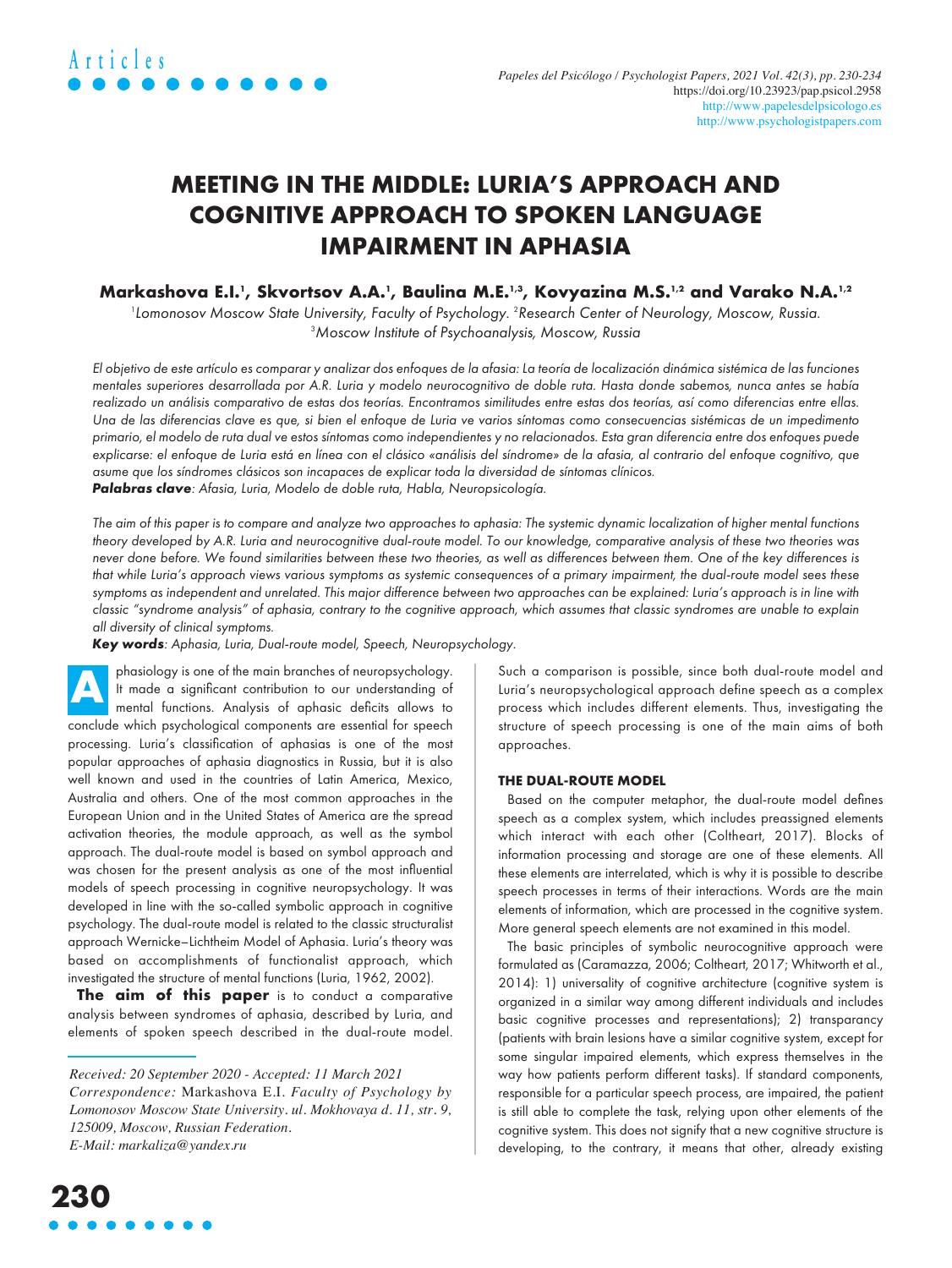speech processing systems are activated. This principle was also formulated by Max Coltheart in 2001 (Coltheart, 2001): damages of a cognitive system can express themselves in impairments of its elements, but not in the development of new elements.

The first stage of information processing in the dual-route model includes the process of stimulus perception and primary analysis of its physical acoustic characteristics (Block 1 in Figure 1). The second stage includes phonological input buffer (Block 2). This block is a storage of separate phonemes, which are stored as perceptive images. Auditory stimulus which is processed in this block, is compared to different phonematic elements. This allows to transform the primary auditory stimulus in a sequence of phonemes, which represent a system of speech codes. Phonological input buffer also acts as a short-term memory, which keeps a sequence of coded phonemes (Jacquemot et al., 2006). The next stage of processing includes a phonological input lexicon (Block 3), which contains stable auditory images of words: a sequence of phonemes, which is contained in the phonematic input buffer, is compared to a holistic auditory image of words. As a result of this processing, cognitive system concludes whether this auditory stimulus is a sequence of speech sounds or an existing lexeme. Next, a selected auditory image is processed in the block of semantic system (Block 4), which is a storage of meanings. During this stage of processing, a perceived lexeme is compared to a meaning which is associated with it. The process of speech processing terminates.

The process of speech production begins in the semantic system (Block 4). The information is processed in a phonological output lexicon, which also stores auditory images of words (Block 5). Similarly to other blocks, this lexicon is called an "output" lexicon, because it takes part in processes of expressive, but not impressive speech. This block is similar to the phonological input lexicon, however it compares activated semantic meanings with lexemes which express them. The next step is the phonological output buffer (Block 6), where a holistic lexeme is once again split up in a sequence of phonemes. Similar to a phonetic input buffer, this buffer also acts as a short-term memory, as it stores a sequence of phonemes. Such a differentiation of a holistic auditory image into separate phonematic elements, while storing their sequence, is essential for the spoken speech processing: we consistently pronounce every phoneme, which constitutes a word as a whole. Finally, prepared sequence of phonemes is processed in the block of articulatory programming (Block 7), which stores articulatory schemes. Every phoneme is connected to a corresponding motor pattern, which allows motor implementation of spoken language. It should be mentioned that some researchers assume that the block of articulatory execution should not be included in the cognitive scheme of the dual-route model. They assume that this process is not cognitive in its nature, but motor (Coltheart et al., 2001).

Describing sequence of processes above, we analyzed the first cognitive pathway: lexical-semantical pathway (Beeson et al., n.d.; Caramazza, 2012; Coltheart et al., 1993). This pathway is related to semantic system and phonological lexicons. Thus, it is responsible for speech perception and spoken language. However, this model also includes a second pathway: non-lexical (Coltheart et al., 1993). It is directly linked to the input (Block 2) and output phonematic buffers (Block 6). This pathway is related to operating speech sounds which do not connect in holistic words. The assumption that this pathway exists is necessary in order to explain such processes as perception and pronunciation of syllables, unknown words and meaningless sequences of speech sounds. Elements of speech which were processed in the system are not further processed in the blocks of phonematic input and output lexicons.

**Articles**

Despite its traditional historic title, the dual-route model includes one more route: lexical non-semantic route (Raymer, 2001; Caramazza, 1991; Coltheart et al., 1993; Patterson, 1986). This route is connected to the input lexicons (phonological and graphemic) with corresponding output lexicons, bypassing the semantic system block. The assumption that this route exists allows to explain the phenomena of repeating a word without understanding its meaning. In this case, each word is perceived as a holistic entity, however, its understanding is impaired, because the connection between input lexicon and semantic system is disrupted. Because of this, patient is unable to detect the meaning of the perceived word, although he or she is able to correctly repeat the word.

Moreover, the dual-route model describes the process of recognition and naming of objects. This process also begins with the visual analysis of a stimuli via its physical characteristics (Block 8). Next, there is a connection with the block of visual structuraldescriptive system (Block 9). This block contains stable visual images of different objects. These images are stable standard images of all objects which were perceived earlier. Initially non-recognized stimuli are compared to these images and identified as familiar objects. Further, visual objects are connecting to particular meanings in the semantic system (Block 4) and thus become meaningful. The next

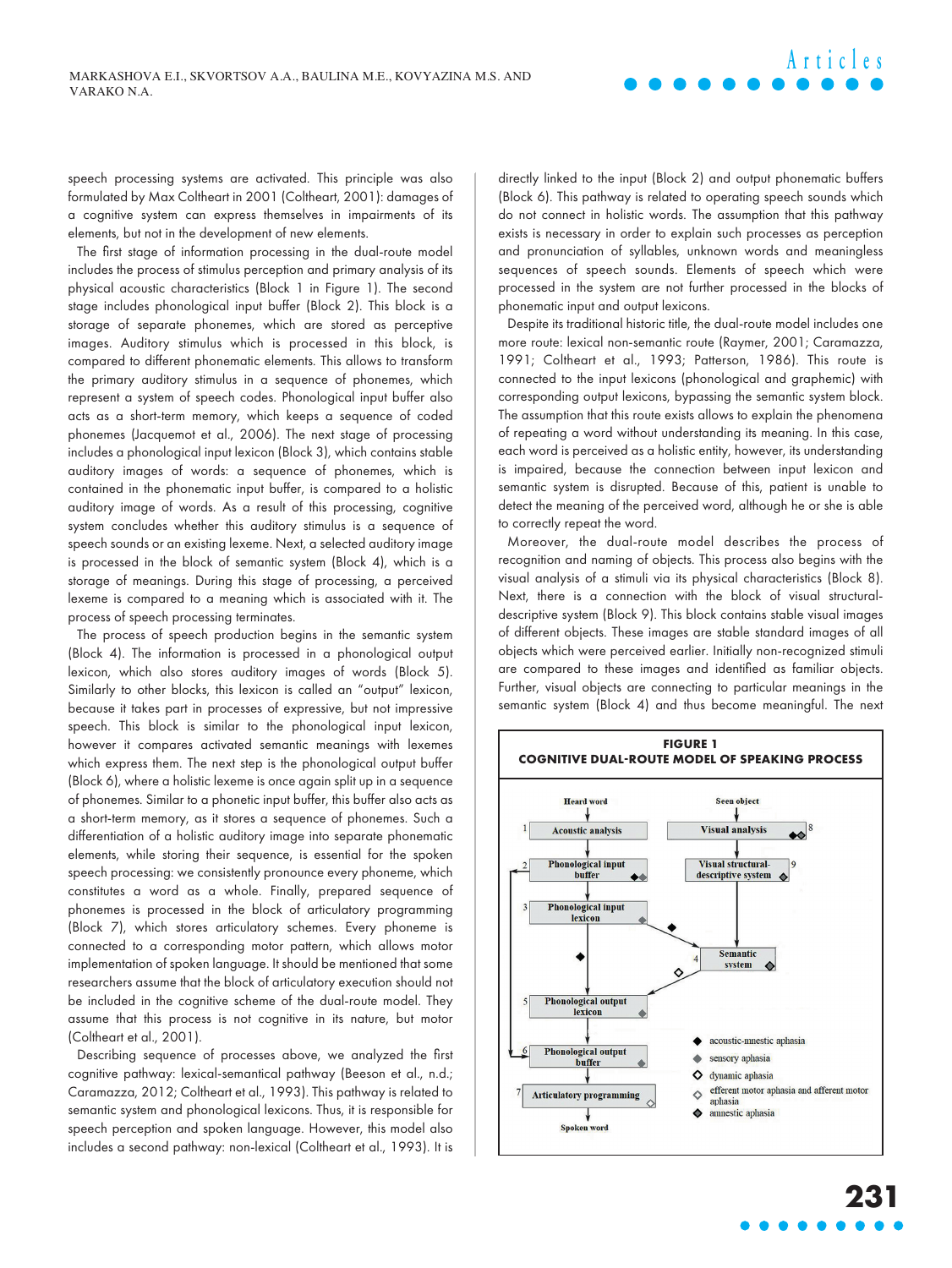# stage of information processing can be described in line with already described schemes: via the corresponding structures of spoken language. Object naming can be also executed through the lexicalsemantic processing – through the semantic system (Block 4) to the phonological output lexicon (Block 5), phonematic output buffer (Block 6) and, finally, to the articulatory coding block (Block 7).

### **LURIA'S CLASSIFICATION OF APHASIAS**

We will now compare the syndromes of aphasia, described by Luria, with the impairments of different components of speech processing and connections between them in the dual-route model.

Luria's neuropsychological approach defines speech as one of the complex functional systems, which includes many different elements and relies on joint activation of different brain regions. When any of these regions is impaired, the whole speech processing suffers, but every time this impairment is specific: it depends on the function, which was related to this particular impaired brain region, and on the secondary systemic impairments which were induced by this initial impairment, as well as on the functional reconstructions which developed because of it. Such a qualitative structural analysis allows to investigate the mechanism which underlies the impairment, as well as to investigate the mechanism of the normal, unimpaired function (Akhutina, 2014; Luria, 1962, 2002).

Depending on the primary impairment, Luria defines different types of aphasia. Each of these types of aphasia is related to a specific impairment of speech processing. Luria defined the following types of aphasia:

#### **1. Sensory aphasia**

**Articles**

The primary impairment in sensory aphasia is the inability to conduct phonematic analysis, which causes inability to understand spoken language, as well as the so-called "word salad" speech impairments (Luria, 2008). Because of the unstable phonematic structure of a word, the patients' speech is incoherent, as well as its grammatical form. The ability to repeat spoken language is severely impaired as well. Because of the disintegration of auditory structure of the word, the connections between this word and the object which it designates interrupts.

According to the dual-route model, the block of phonematic input buffer is responsible for the phonematic hearing. Consequently, in line with the dual-route model, the symptoms of sensory aphasia can be explained as a result of an inability to transform auditory signal into a phoneme, because the storage of phonematic perceptive standards is impaired.

Moreover, in order to explain the impairment of expressive speech in sensory aphasia in line with the dual-route model, it is essential to assume an impairment of the phonological output lexicon, as well as its connection to a phonematic output buffer and semantic system block. This can explain literal and verbal paraphasias develop in spoken language. Literal paraphasias in expressive speech are consequences of the phonological output lexicon impairment, as the latter contains auditory images of words. Impaired auditory images of words essentially cause distortions in pronunciations of different words. In this case, a transition between a holistic auditory image of a word and its phonematic analysis is impaired, which causes the impairment of the word's structure and pronunciation of incorrect syllables. Moreover, literal paraphasias can develop because connection between phonological output lexicon and phonematic output buffer is impaired.

Verbal paraphasias are related to a disruption of the connection between semantic system block and phonological output lexicon. Auditory images of words are intact, as well as their meanings, but the connection between them is impaired. As a result, patient replaces a required word sounding, which corresponds to a particular meaning, with a different word sounding, which is intact in its structure, but is connected to a completely different meaning. Difficulties in naming different objects are explained in a similar way.

Alienation of the word's meaning assumes an impairment of connections between phonological input lexicon and semantic system block, which contains the words meanings. In this case, even using lexical-nonsemantic pathway, it is not possible to avoid difficulties while repeating words. Because, as it was already mentioned above, phonological output lexicon and its connection to phonematic output buffer are impaired.

#### **2. Acoustic-mnestic aphasia**

The core impairment of acoustic-mnestic aphasia is related to the auditory-speech memory impairment (Luria, 1962). Because of it, the following symptoms develop: difficulties of spoken language understanding and verbal paraphasias.

The second mechanism, which underlies acoustic-mnestic aphasia, is related to the impairment of images and representations of the objects. This impairment causes inability to activate a correct word which corresponds to these objects, and results in the nominative difficulties described above.

In line with the dual-route model, the first mechanism of acousticmnestic aphasia is related to phonematic input buffer. As mentioned above, this block is responsible not only for perception and storage of phonemes, but acts as a short-term memory. The second mechanism which underlies acoustic-mnestic aphasia is related to the impairment of the visual descriptive system (Block 9). Degradation of images and representations of the objects in this case is the reason of the verbal paraphasias described above.

Disruption of the connection between phonological input lexicon and semantic system block explains the "alienation of the meaning of the word", which develops although the ability to repeat the word is intact. However, patient can still rely on lexical-nonsemantic pathway: a direct transition from phonological input lexicon to the output, bypassing the semantic system. Thus, patient is able to perceive and correctly repeat the word, but unable to define its meaning. It still cannot be concluded that connection between two lexicons is fully intact, because these patients have difficulties repeating sequences of words.

#### **3. Amnestic aphasia**

The main cause of amnestic aphasia, according to A.R. Luria, is the impairment of internal semantic web of notions (Luria, 1962, 2008). Difficulties in object naming are the leading symptom, which develops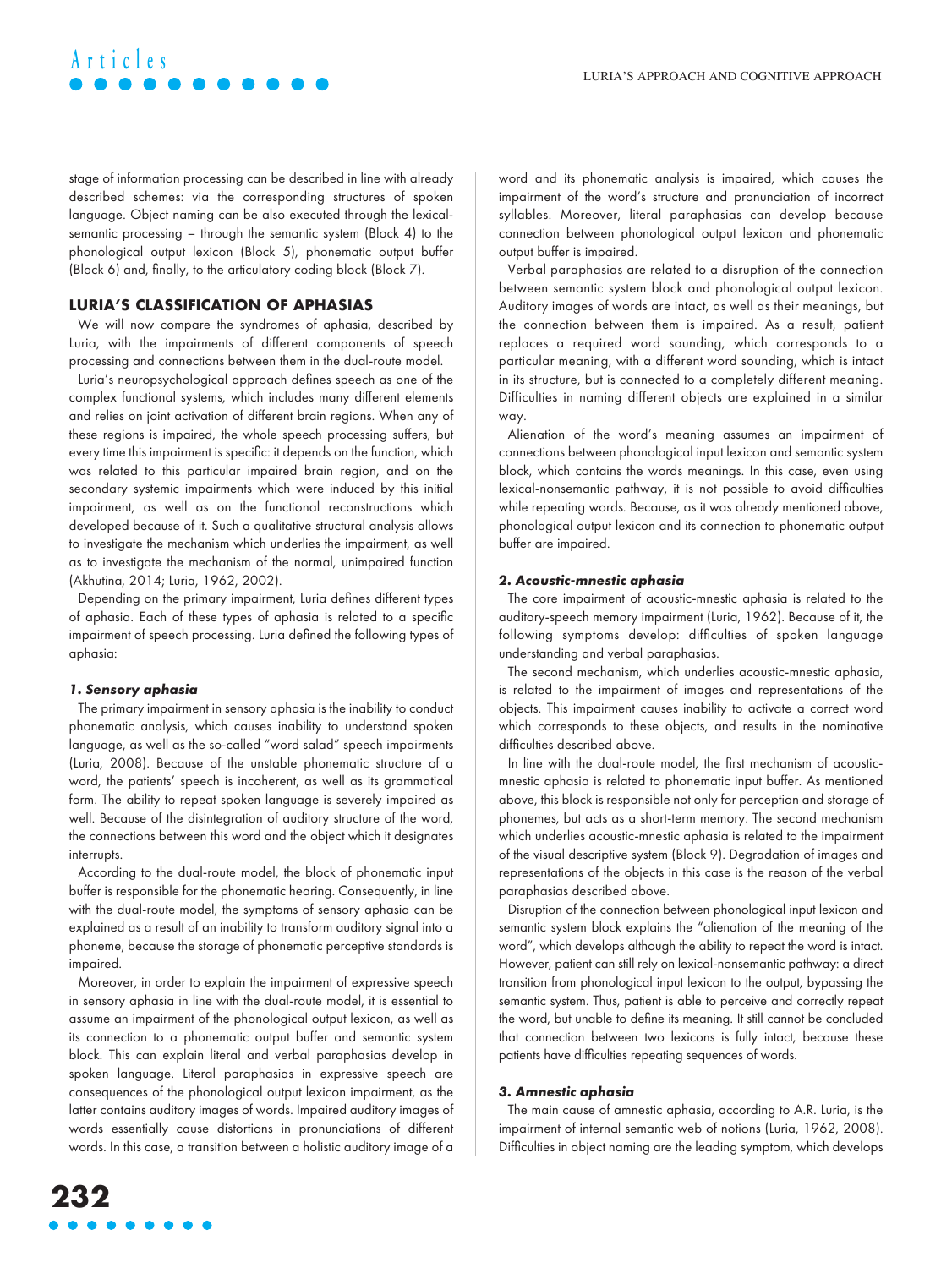as a result of the parietal-occipital lesions in the left hemisphere. However, a hint (e.g., the first syllable of the forgotten word) is sufficient to help the patient with amnestic aphasia to name the object correctly, which is not the case for patients with acoustic-mnestic aphasia. Impairment of nominative function of speech causes verbal paraphasias. In line with the dual-route model, such a disruption in the web of the meanings probably corresponds to the disruption of the semantic system, which is the storage of all word meanings and their interconnections.

The second mechanism which might underly the amnestic aphasia, according to A.R. Luria, corresponds to the one already described for the acoustic-mnestic aphasia (Luria, 1962, 2008). Trying to explain the difficulties of object naming, the author refers to the impairment of internal images-representations of these objects. Unable to rely on the image-representation of the object, the patient is unable to detect the key characteristics of the object and, subsequently, to detect the meaning which corresponds to it. In line with the dual-model route, a similar mechanism can be observed in the block of visual structuraldescriptive system: the holistic image of the object is developing as a result of synthesis of visual impressions. In this case, amnestic aphasia can be defined as an impairment of this block, which causes the disruptions of images-representations of the objects. Thus, patient it unable to rely on them in order to switch to the next block of semantic system.

#### **4, 5. Efferent motor aphasia and afferent motor aphasia**

According to A.R. Luria, efferent motor aphasia and afferent motor aphasia are both related to the motor type of aphasia. However, the primary impairment of these two aphasias is different: kinetic analysis and synthesis and kinetic organization of subtle speech processes aphasia (Luria, 1962, 2008).

Afferent motor aphasia causes inability to articulate appropriate sounds of speech. Speech of these patients is characterized by literal paraphasias and mixing speech sounds, which have different acoustic traits, but have similar articulation.

Efferent motor aphasia causes difficulties in switching from one articulated speech sound to another, which disrupts pronunciation of words. At the same time, pronunciation of isolated speech sounds can be intact. However, previously automatically executed sequences of efferent operations, which switch smoothly and result in a correctly articulated scheme of the word, are impaired (Akhutina, 2014; Luria, 1962).

Such a distinction between two types of motor aphasias is impossible in line with the dual-route model. As we already mentioned above, some researchers consider that motor component should not be included in the structure of the cognitive system (Coltheart et al., 2001), because it is not cognitive, but motor in its nature. However, other researchers consider the block of articulatory coding (Coltheart, 2006; Whitworth et al., 2014; Wilshire, 2008), which is situated after the phonematic output buffer and before the process of spoken speech production. Accordingly, the mechanism of motor aphasic impairments in line with the dual-route model is related to the deterioration of articulatory schemes, which are stored in the articulatory coding block. Luria considered that earlier theories did not differentiate these two mechanisms of motor aphasia as two distinct mechanisms, which is also the case of the dual-route model (Luria, 1962).

**Articles**

#### **6,7. Dynamic aphasia and semantic aphasia**

According to A.R. Luria, dynamic aphasia is related to the impairment of speech coding which causes difficulties of active spoken language development (Luria, 1962, 2008). In line with the dual-route model, a similar mechanism impairs the connection between semantic system block and phonological output lexicon. Patients with dynamic aphasia have intact speech elements, however the active dynamic speech production process is impaired. Thus, speaking (e.g., repeating) is available for these patients, but not as an active productive process.

Syndrome of dynamic aphasia is characterized by a phenomenon of agrammatism(Akhutina, 2014, 2002). However, such an impairment of grammatical aspect of speech cannot be explained in line with the dual-route model. As mentioned above, the dual-route model attempts to explain speech processing on the level of words and phonemes. Thus, agrammatical impairments, which are related to different levels of speech processing, cannot be explained on the level of words and phonemes. To explain these impairments, other approaches can be used. For example, N. Chomsky's conception of generative grammar (Caplan & Marshall, 1976; Garraffa & Fyndanis, 2020).

The same applies to the syndrome of semantic aphasia: according to Luria, speech is impaired at the syntagms level. Thus, this aphasia cannot be explained in line with the dual-route model. Patients with semantic aphasia do not have difficulties with articulation or phonematic hearing. Understanding of distinct words and simple phrases is intact as well. Considerable impairments appear in more complex processes of speech: logical grammatical constructions, which express spatial and other complex relations (for example, comparative or attributive relations).

#### **CONCLUSION**

We compared syndromes of aphasia according to Luria and the dual-route model. It is possible to compare these two models, because both of them define speech as a complex process. At the same time, there is an important distinction between those two models: various symptoms of speech impairment are described by Luria as systematic consequences of one primary impairment, they are thus included in one particular syndrome of aphasia. The same symptoms can be viewed as distinct impairments of speech in line with the dual-route model.

This distinction between two models can be explained. Luria's model was developed in the middle of XX century, when syndrome analysis principle (initially developed in medicine) was one of the major principles of aphasiology. In line with this principle, various symptoms were explained as a result of one primary impairment. As a result of this approach, the well-known aphasic syndromes were described: the Wernicke–Lichtheim's syndromes, Goodglass's syndromes, Head's syndromes, etc. Luria's approach to aphasia was made in a similar way.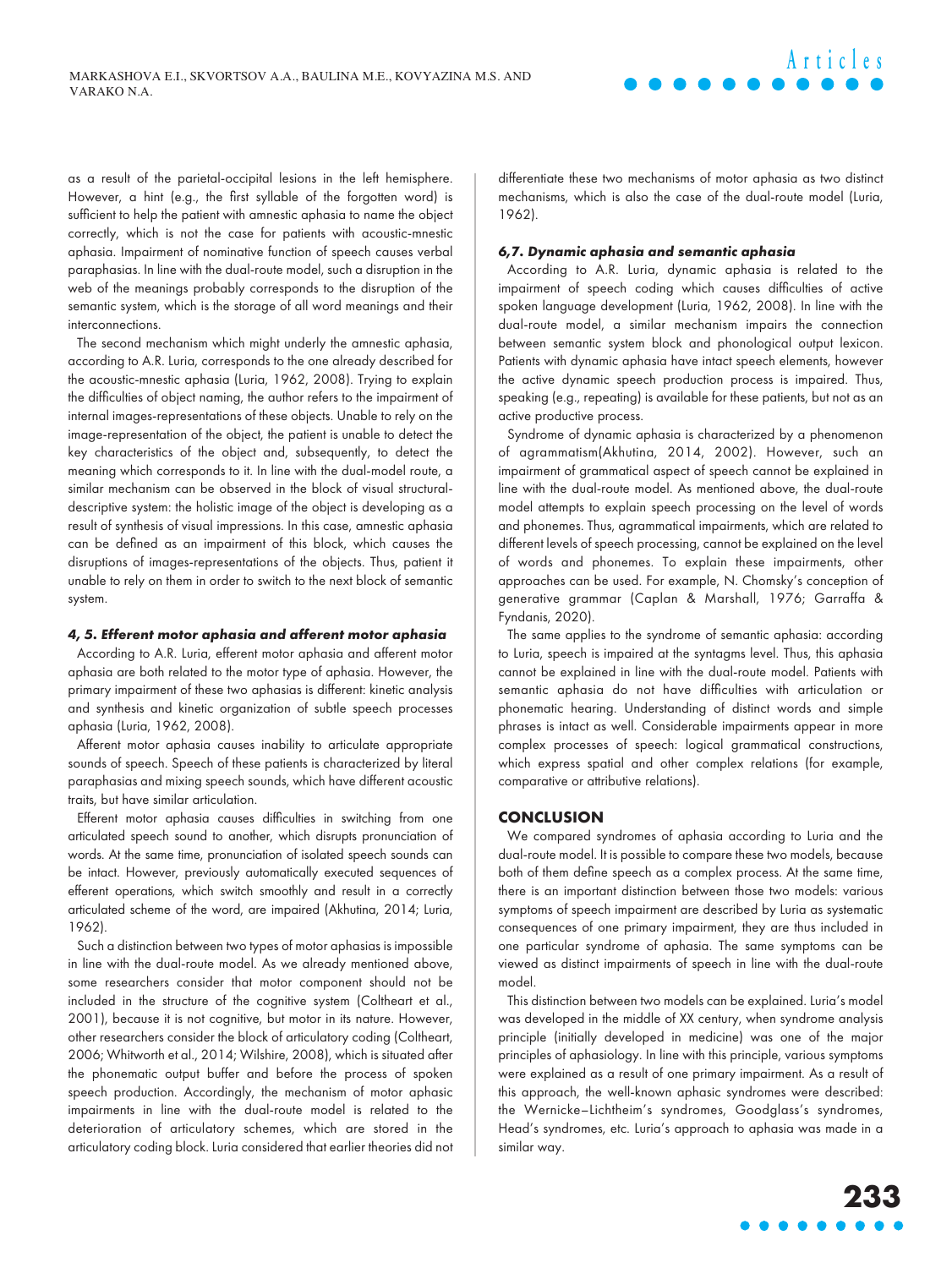However, as time passed by, many case studies described patients which had a dissociation of symptoms, which were earlier considered as related to one syndrome. This fact stimulated cognitive approach in neuropsychology to detail our understanding of speech processes. As a result, syndromes described by Luria and other researchers were considered as a set of symptoms, which are not necessarily connected to one singular primary impairment. This fact can explain the differences between the Luria's approach and the dual-route model, described in this paper.

**Articles**

Finally, we can conclude that the dual-route model does not reject the classic syndromes of aphasia, but details them. The double-route model analyzes the same aphasic syndromes as the Luria's model does. However, it considers different mechanisms of impairment. The advantage of the dual-route model is a more detailed investigation of the impairments which underly the symptoms, as well as mode detailed description of impairments and dissociations. For example, according to the dual-route model, various impaired speech mechanisms underly the sensory aphasia. While in line with Luria's model, one single factor's impairment underlies sensory aphasia. At the same time, Luria includes the feedback component in his analysis of the mechanisms of speech impairments, which is lacking in the dual-route model. We attempted to reveal these and other differences between two approaches which attempt to explain the same types of aphasia: Luria's approach and the dual-model route.

The mutual enrichment of both models by achievements of each of them is one of the main results of this paper. Comparing these two models contributes to clarifying and identifying the mechanisms which underly speech impairments. Moreover, it contributes to our understanding of these impairments and allows to identify the advantages and disadvantages of both approaches. In its turn, clarification and investigation of mechanisms which underly the impairments will contribute to our understanding of rehabilitation processes. In line with Luria's syndrome approach, the primary and secondary symptoms are identified, which allows to develop an adequate rehabilitation program in line with human centered approach. Compared to the dual-route model of aphasias, Luria's approach also allows to overcome its limitations, related to its applicability uniquely on the level of words. Luria's classification of aphasias explains the speech impairments on the level of words, but also on the level of sentences and texts – more general speech units. The dual-route model, in its turn, identified detailed speech mechanisms which can more flexibly explain symptoms and dissociations, which are rarely explained in line with Luria's syndrome approach. At the same time, the dual-route model did not develop the idea of the interplay between the impairments. In line with the dualroute model, all effects of impairments pointed in one direction, while in line with Luria's model all effects have different directions (according to his mechanism of feedback). Consequently, comparing these two approaches may enlarge psychological discussion, dedicated to our understanding of the structure of speech processing. Moreover, it builds the bridge between two neuropsychological schools, overcoming theoretical disconnection and leading to collaboration.

## **CONFLICT OF INTERESTS**

There is no conflict of interests

#### **REFERENCES**

- Akhutina, T.V. (2002). Neyrolingvisticheskiy analiz dinamicheskoy afazii: O mekhanizmakh postroyeniya vyskazyvaniya [Neurolinguistic analysis of dynamic aphasia: On the mechanisms of constructing an utterance.]. – М.: Terevinf. – 144 с.
- Akhutina, T.V. (2014). Neyrolingvisticheskiy analiz leksiki, semantiki i pragmatiki [Neurolinguistic analysis of vocabulary, semantics and pragmatics]. - М.: Yazyki slavyanskoy kul'tury. - 424 с.
- Beeson, P. M., & Henry, M. L. (2012). Comprehension and production of written words. In Chapey, R. (Ed.), Language intervention strategies in aphasia and related neurogenic communication disorders: Fifth edition (pp. 654-688). Wolters Kluwer Health Adis (ESP).
- Caplan, D., & Marshall, J. (1976). Generative grammar and aphasic disorders: A theory of language representation in the human brain. Foundations of Language, 13, 583-596.
- Caramazza, A. (1984). The logic of neuropsychological research and the problem of patient classification in aphasia. Brain and Language, 21(1), 9-20. [https://doi.org/10.1016/0093-](https://doi.org/10.1016/0093-934X(84)90032-4) [934X\(84\)90032-4](https://doi.org/10.1016/0093-934X(84)90032-4)
- Caramazza, A. (2012). Issues in reading, writing and speaking: A neuropsychological perspective (Vol. 3). Springer Science & Business Media.
- Caramazza, A., & Coltheart, M. (2006). Cognitive neuropsychology twenty years on. Cognitive Neuropsychology, 23(1), 3-12. <https://doi.org/10.1080/02643290500443250>
- Coltheart, M. (2001). Assumptions and methods in cognitive neuropsychology. In B. Rapp (Ed.), The handbook of cognitive neuropsychology: What deficits reveal about the human mind. (pp. 3-21). Psychology Press.
- Coltheart, M. (2006). Dual route and connectionist models of reading: An overview. London Review of Education, 4(1), 5–17.
- Coltheart, M. (2017). The assumptions of cognitive neuropsychology: Reflections on Caramazza (1984, 1986). Cognitive Neuropsychology, 34(7–8), 397–402. <https://doi.org/10.1080/02643294.2017.1324950>
- Coltheart, M., Curtis, B., Atkins, P., & Haller, M. (1993). Models of reading aloud. Psychological Review, 100(4), 589–608. <https://doi.org/10.1037/0033-295X.100.4.589>
- Coltheart, M., Rastle, K., Perry, C., Langdon, R., & Ziegler, J. (2001). DRC: A dual route cascaded model of visual word recognition and reading aloud. Psychological Review, 108(1), 204–256. <https://doi.org/10.1037/0033-295X.108.1.204>
- Garraffa, M., & Fyndanis, V. (2020). Linguistic theory and aphasia: An overview. Aphasiology, 34(8), 905–926. <https://doi.org/10.1080/02687038.2020.1770196>
- Jacquemot, C., Dupoux, E., Decouche, O., & Bachoud-Lévi, A. C. (2006). Misperception in sentences but not in words: Speech perception and the phonological buffer. Cognitive Neuropsychology, 23(6), 949–971. <https://doi.org/10.1080/02643290600625749>
- Luriya, A. R. (1962). Vysshie korkovye funkcii cheloveka i ih